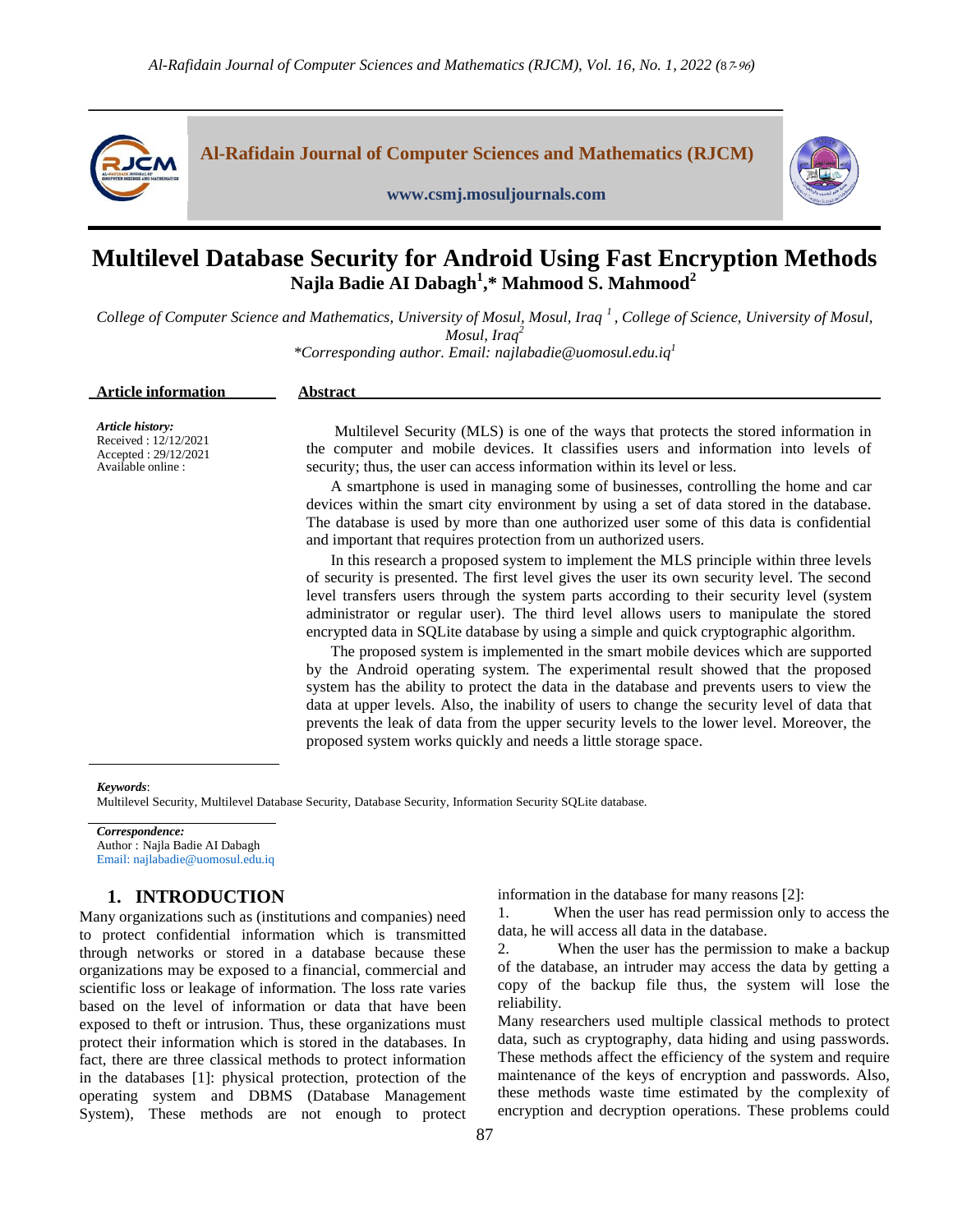be solved by using Multi level Security (MLS). MLS regulates the users in security levels and each level has own level of security to handle the shared data among users.

Today, most users deal with SQLite databases, through using smart mobile devices, this database may include confidential data, especially when using smartphone within smart cities environment. Smart cities include a set of data that is used to control the smart devices. This data must be stored in the databases and provided with protection. Due to the limited speed and small memory of the smart mobile devices, we need to build a simple and fast systems to protect data in database to enable these systems run on smart mobile devices efficiently.

Ramzi and Natalie [3] introduced a new definition of a relational database model based on data confidential in the rows and temporary data which called Temporal Multilevel Secure Database (TMSDB). TMSDB integrates the characteristics of the temporal database model and the database security levels model.

Abdulameer [4] introduced multilevel authentication method, which is considered necessary in sensitive system that contains a combination of security levels and data confidentiality. The proposed method divides the system into a set of security levels and checks the level of a user at each level to achieve reliability. Most levels include sub-security levels and define the security levels and data quality of each level by the Identity Manager (ID) that is responsible of user transferring between security levels in the system.

Shmueli, Vaisenberg, Elovici and Glezer [5] described the main challenges in data encryption, key management, encryption overhead, and review related academic work on alternative encryption configuration pertaining to encryption locus; indexing encrypted data; and key management. They concluded their work with a benchmark using the following design criteria: encryption configuration, encryption granularity and key storage.

Tzong-An and Hong-Ju [6] introduced a new mechanism of MLS based on Schema Level Classification. The security level in this mechanism depends on the tables and features in the databases that reduce the rules of inference and prevents the user from viewing the entire database.

Kaur and Bhardwaj [7] proposed technique to improve the security in a cloud computing environment that increases the flexibility of security levels using encryption algorithms which are RSA, Random Number Generator and DES.

BabuRaj and Babu [8] introduced a Schema that works to manipulate the database through the use of user levels and use of the master key to protect private key and private information. One of the disadvantages in master key scheme is that the authorized authorities cannot access database even with court search warrant. To overcome this disadvantage, key splitting method is introduced here. This scheme provides privileged access for designated authorities. Also, revocation list is maintained in the database to avoid unnecessary access when the user is revoked.

Yanjun and Chin-Chen [2] provided a schema for encrypting the database by encrypting the rows based on the GART algorithm. After analysis, the presented schema proved to be more efficient than the one provided by Lin et al [9] with the same level of confidentiality.

In this paper, fast and simple cryptography algorithms are suggested. These algorithms do not contain any explicit keys neither for encryption nor decryption process for both text and numbers. To investigate the performance of the proposed algorithms, the algorithms were applied to the stored data in SQLite databases that was loaded in a smart mobile based on multilevel database security principles. The rest of this paper includes: section 2 shows the Multilevel Security(MLS) that includes (definition of MLS, main goals of MLS, a comparison between traditional encryption methods with MLS). The proposed method has been offered in Section 3. Section 4 represents the conclusion.

### **2. Multilevel Security (MLS)**

MLS was developed by US Military in 1970 [10], that is considered one of the computer applications that protects data in Operating Systems, Networks and Databases by classifying data and users to different security levels. Many organizations utilize MLS security during its operation, such that SELinux[11], Oracle Label Security (OLS)[12], MLChat[13] and cloud security[14]. Actually, there are four levels of security: Top Secret (TS), Secret (S), Confidential (C), Unclassified (U). The user must be appointed to a propitiate level of security by the system administrator before processing and sharing the data.

MLS was firstly used in military systems and later in reliable operating systems and databases, as well as in applications that operate on the network [15].

MLS has two main goals 1) preventing unauthorized users from accessing data with high security levels 2) preventing users from changing security level of data [16].

In implementation of MLS, traditional cryptographic methods have been used to protect important data, especially when the data is stored in the databases and shared by more than one user. Compared to conventional storage methods, all users can access data, non-repetition data as the number of users, also, provide data integrity and control access.

Most encryption methods use keys in encryption and decryption processes. These methods need to manage keys and maintain their confidentiality and complexity. So, some researchers use another encryption method to protect these keys [8]. The keys may need to be stored based on their size. Also, the algorithm should be used to distribute the keys safely such as the RSA algorithm. However, these methods are used to protect data in most systems, immediately. Using these methods in Android operating system, which runs on most mobile devices that have low-speed processor and a small memory, will be difficult when comes to processing large amounts of data and encryption every time, especially when dealing with database. Therefore, these systems need uncomplicated encryption methods that do not have keys. As a result, the management and distribution of keys will not be used.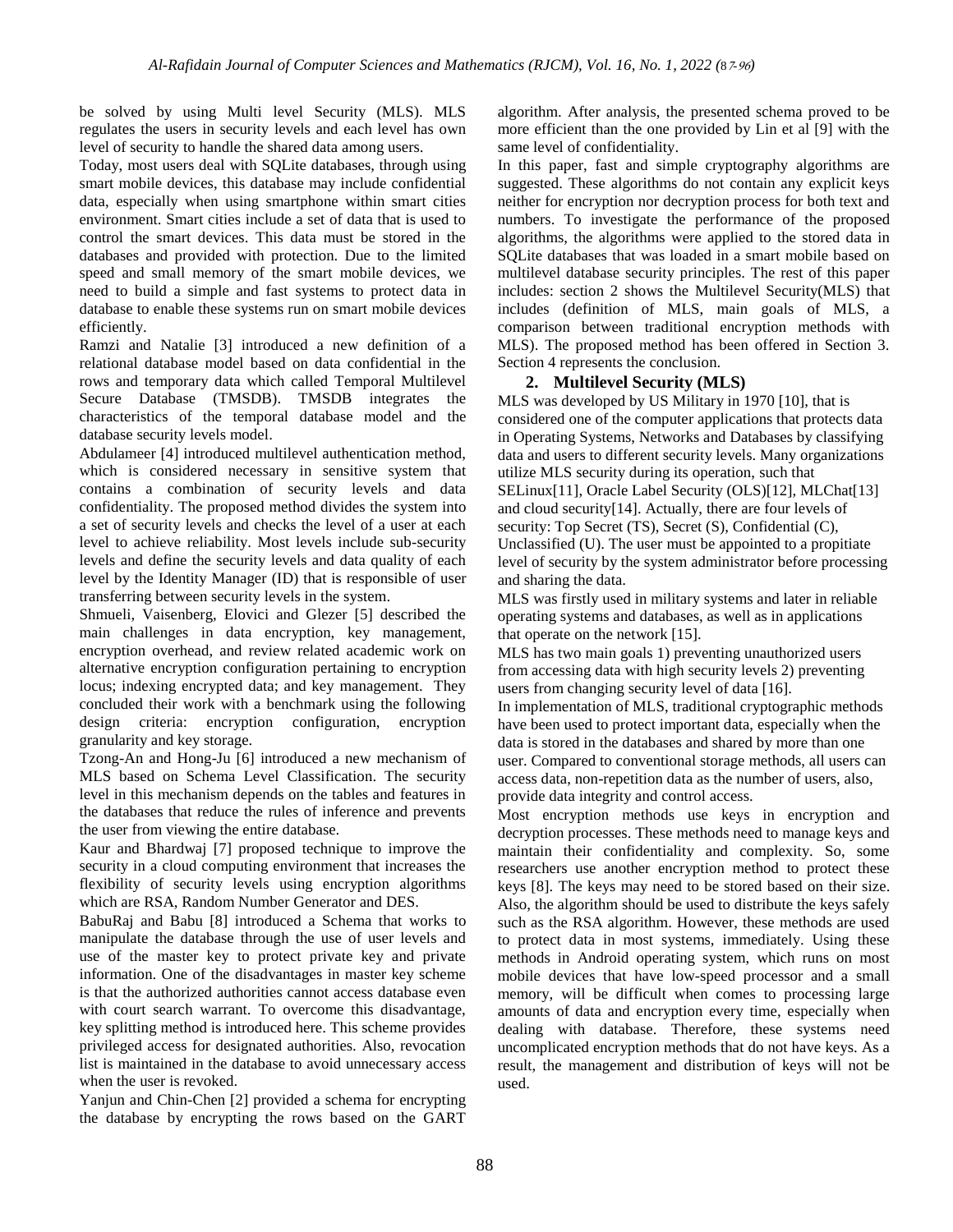## **3. Proposed System**

In this research, new encryption methods are proposed, the main advantages of the proposed methods that they are easy and quick to implement. It contains an implicit key (extracted from plain text) so it is classified as substitution encryption algorithms because they replace the plain text characters by another's to produce the cipher text.

### 3.1. Encryption methods

The encryption process starts by converting the plain text to a set of characters. Then, encrypted each character by finding the encryption alphabetical from shifting the original alphabets base on the sequence of the character in the plain text. Later, taking the corresponding encryption character to the plain character. Encryption process applied according to the Eq. (1). Fig. 1 shows the flowchart of the encryption process.

# $C[I] = ((P[I] + (I \mod 26)) \mod 26 \quad \dots (1))$

Where C [] is an array holds Cipher text, and P [] is an array holds Plain text and I is character index in plain text or cipher text. Fig. 2 shown an example for the text encryption.



Fig. 2. Example of text encryption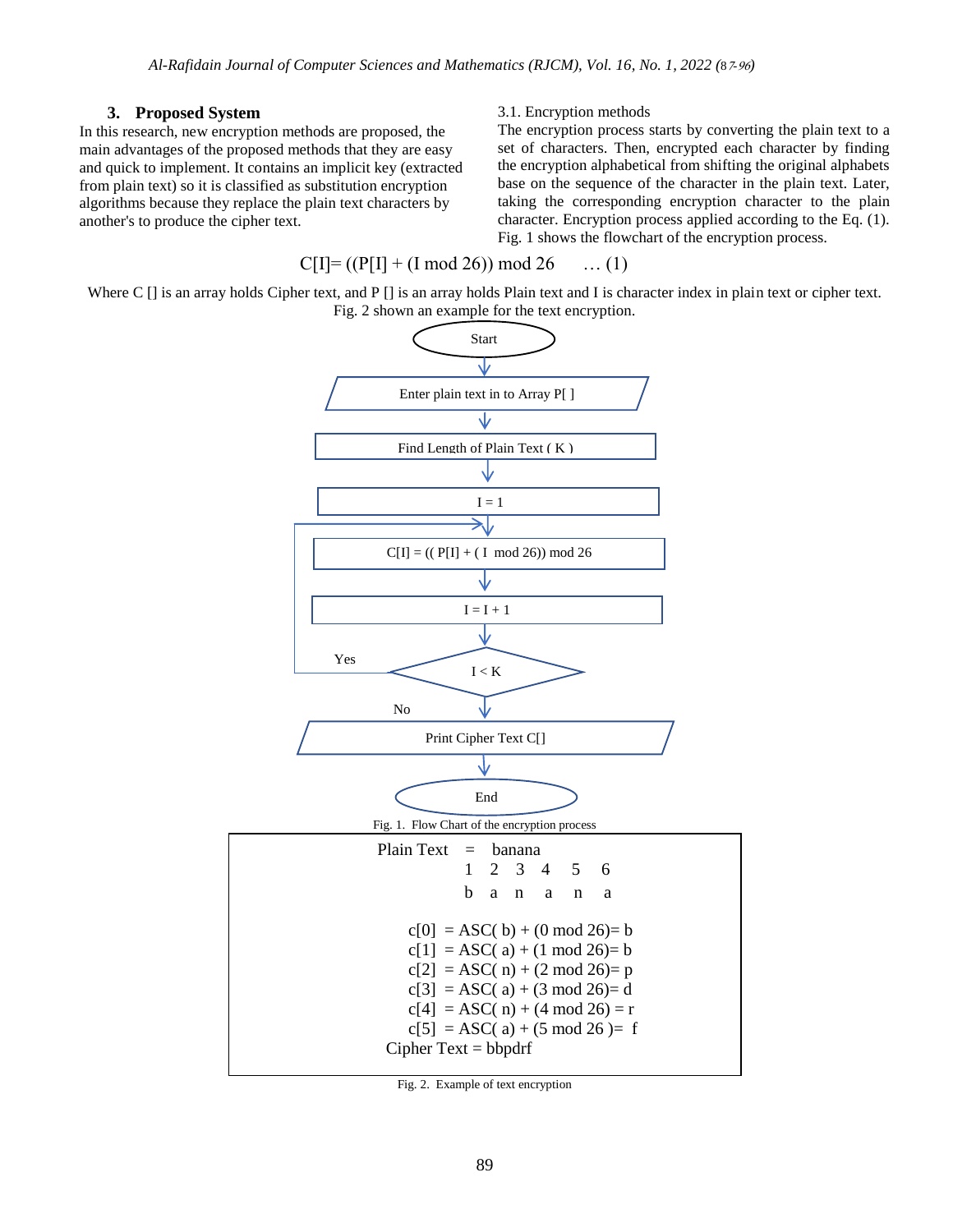### 3.2. Decryption methods

The decryption process starts in an opposite way to the encryption process by taking the cipher text then converting it to a set of characters. After that, decrypt the character by finding the decryption alphabetical from shifting the

 $P[I] = ((C[I] - (I \mod 26)) \mod 26 \quad ... (2)$ 

Where C [] is an array holds Cipher text, and P [] is an array holds Plain text and I is character index in plain text or original alphabets base on the sequence of the character in the cipher text. The last step is taking the corresponding plain character to the cipher character. Decryption process is applied according to the Eq. (2). Fig. 3 shows the flowchart of decryption process.

cipher text. Figure 4 shows an example for the text decryption.



Fig. 3. Flow Chart of the decryption process

| Cipher Text $=$ bbpdrf             |
|------------------------------------|
|                                    |
| $1 \t2 \t3 \t4 \t5 \t6$            |
| b b p d r f                        |
| $p[0] = ASC(b) - (0 \mod 26) = b$  |
| $p[1] = ASC(b) - (1 \mod 26) = a$  |
| $p [2] = ASC(p) + (2 \mod 26) = n$ |
| $p [3] = ASC(d) + (3 mod 26) = a$  |
| $p[4] = ASC(r) + (4 \mod 26) = n$  |
| $p [5] = ASC(f) + (5 mod 26) = a$  |
| Plain $Text = banana$              |
|                                    |

Fig. 4. Example of text decryption

3.3. Encryption and Decryption Numbers methods

Eq.  $(3)$  is used.

In addition, the same encryption algorithm was used to encrypt the numbers with simple changes, translate the number digits to char by adding (17) to number ASCII and encrypt the character. For example, to encrypt any number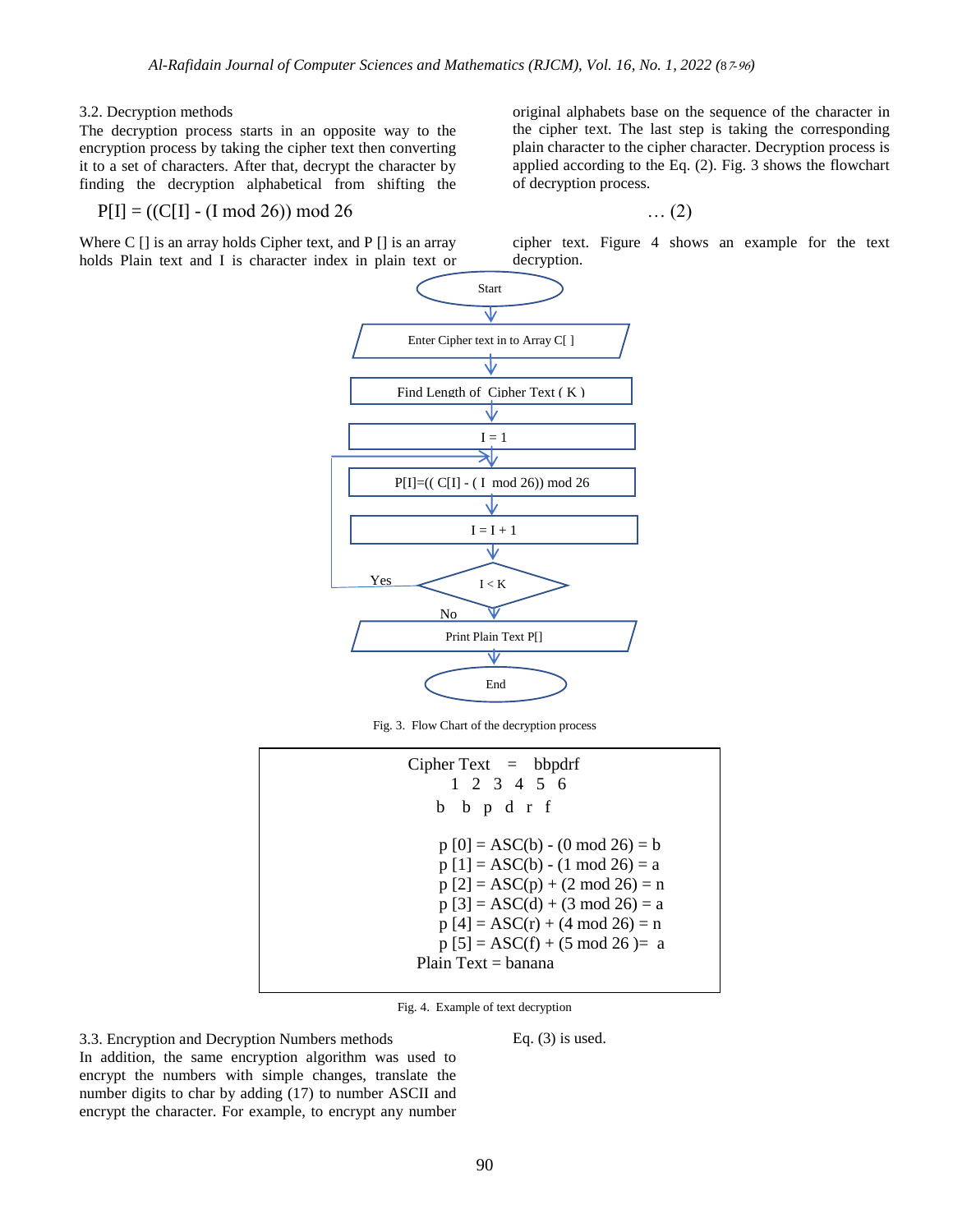$C[I] = (((P[I]+17) + (I \mod 26)) \mod 26 \dots (3)$ 

Figure 5 shows an example to encrypt a number.

Plain Number  $= 357621$  $C [0] = ASC (3) +17 + (0 \text{ mod } 26) =D$ C  $[1] = ASC (5) + 17 + (1 \mod 26) = G$  $C [2] = ASC (7) +17 + (2 \mod 26) = J$ C  $[3] = ASC (6) +17 + (3 \text{ mod } 26) = J$ C  $[4] =$  ASC  $(2) +17 + (4 \mod 26) = G$  $C [5] = ASC (1) +17 + (5 \mod 26) = G$ Cipher Number = DGJJGG

Fig. 5. Example of a number encryption

And to decrypt any number Eq. (4) is used.

 $P[I] = (((C[I]-17) - (I \mod 26)) \mod 26 \quad \dots \quad (4)$ 

Where C [] is an array holds Cipher number, and P [] is an array holds Plain number and I is a number index in plain number or cipher number.

Figure 6 shows an example of number decryption.

Cipher Number = DGJJGG  $P [0] = ASC(D)-17 - (0 mod 26) = 3$  $P [1] = ASC(G)-17 - (1 mod 26) = 5$  $P [2] = ASC(J) - 17 - (2 \text{ mod } 26) = 7$  $P [3] = ASC(J)-17 - (3 \text{ mod } 26) = 6$  $P [4] = ASC(G)-17 - (4 mod 26) = 2$  $P [5] = ASC(G)-17 - (5 \mod 26) = 1$ Plain Number =  $357621$ 

Fig. 6. Example of a number decryption

The proposed methods could be also deal with the real numbers.

3.4. Implementation Strategy of proposed System

The system is designed to control the access to the stored data in the SQLite database by using Multilevel security and this shown in Figure 7.



Fig. 7. Proposed System Security Levels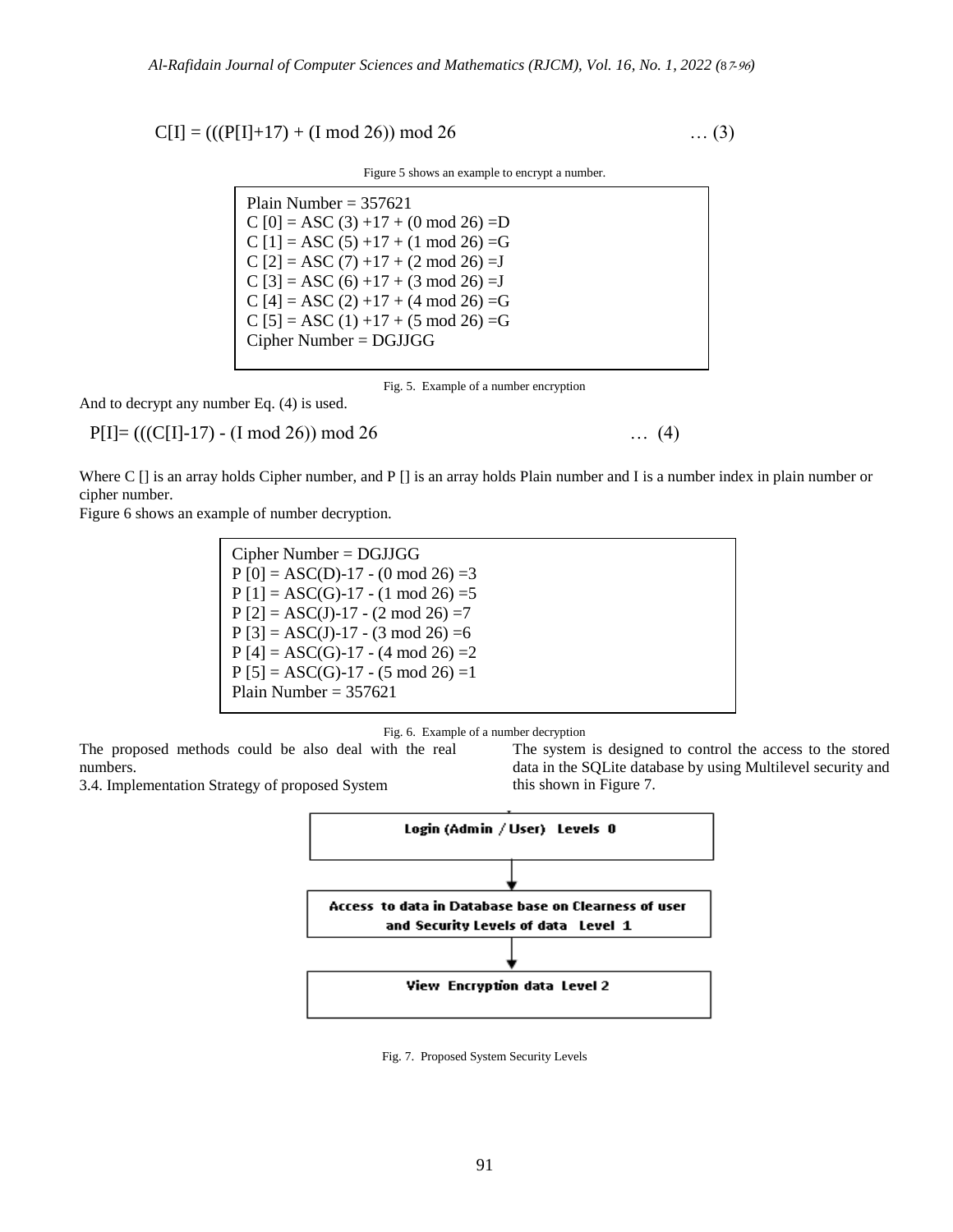In order to deal with the encrypted stored data in the SQLite database by the user (system administrator / normal user), the user must pass through several levels of security, the first level represents login to the system, which includes inserting the user's name and password to verified user reliability. When the user login successfully, the system classifies the user either the system administrator (holds level 0) or the normal user (the level of 1 or 2). After that the user transfer to the next level of security. In the second level, the system administrator can manage the users, in addition to dealing with the system, while the normal user can be only able to access the stored data in the database that fall in its security level or the lower. Also, the user cannot delete or display the data that has higher security level than its security level. The last level includes displaying reports that include the query data from the database which appears in encrypted form to the user when the security level of data is higher than the security level of user, as outlined in Appendix A.

#### **4. Conclusions**

The proposed system provided high performance in multilevel database security with the following properties: Firstly, prevent users from switching between security levels. Secondly, prevent users from transferring data from one level to another, such as sending data from the upper level to the lower level and vice versa. Thirdly, Protect the data in the database from the access by unauthorized users even if they have a copy of the backup of database because of the ease and quick use of the proposed new encryption algorithms, in addition, it has an implicit key which make it a lightweight method, not need large storage space, robust and unbreakable by the cryptanalyst.

#### **References**

- [1] Guo, C.; and Chang, C.C. An authenticated group key distribution protocol based on the generalized Chinese remainder theorem, international journal of communication system, 27(1), 126-134, 2014.
- [2] Yanjun, L.; and Chin-Chen, C. A Database Encryption Scheme Based on the Generalized Aryabhata Remainder Theorem. Journal of Information Hiding and Multimedia Signal Processing, 5(4), 603-613, 2014.
- [3] Ramzi, A.H. and Natalie, B. Towards a Temporal Multilevel Secure Database (TMSDB). Journal of computer Science, 2(1), 19-28, 2006.
- [4] Abdulameer, K.H. Enhanced Authentication Mechanism Using Multilevel Security Model. International Arab Journal of e-Technology, 1(5), 49-57, 2009.
- [5] Shmueli, E., Vaisenberg, R., Elovici, Y., and Glezer, C. Database Encryption – An Overview of Contemporary Challenges and Design Considerations. ACM SIGMOD Record, 38(3), 29-34, 2009.
- [6] Tzong-An, S., and Hong-Ju, L. A Schema Classification Scheme for Multilevel Databases. Computing Sciences and Software Engineering. Springer, Dordrecht, DOI 10.1007/978-90-481-9112- 3\_72, 427-431, 2010.
- [7] Kaur, A.; and Bhardwaj, M. hybrid encryption for cloud database security. International Journal of Engineering science & advanced technology, 2(3), 737 – 741, 2012.
- [8] BabuRaj, S.; and Babu, P. Zero private information leak using multi-level security and privileged access for designated authorities on demand. (IJCSIT) International Journal of Computer Science and Information Technologies, 5 (4) ,4970-4974, 2014.
- [9] Lin, C.H.; Chang, C.C.; and Lee, R.C.T. A record-oriented cryptosystem for database sharing. The Computer Journal, 35 (6), 658-660, 1992.
- [10] Bell, D. and LaPadula, L. Secure computer systems: Unified exposition and multics interpretation. MITRE technical report, MITRE Corporation, Bedford Massachusetts, 2997: ref A023 588, 1976.
- [11] Petersen, Richard. Fedora 14 Administration and Security. Surfing Turtle Press. p. 298. ISBN 9781936280223. Retrieved 2012-09-13. The SELinux reference policy [...] Multi-level security (MLS) adds a more refined security access method. MLS adds a security level value to resources. 2011.
- [12] https://www.oracle.com/database/technologies/security/labelsecurity.html.
- [13]http://www.sse.gr/NATO/EreunaKaiTexnologiaNATO/36.Coalitio n\_C4ISR\_architectures\_and\_information\_exchange\_capabilities/R TO-MP-IST-042/MP-IST-042-12.pdf.
- [14] Tallapally, Sampath Kumar, and B. Manjula. "Competent multilevel encryption methods for implementing cloud security." IOP Conference Series: Materials Science and Engineering. Vol. 981. No. 2. IOP Publishing, 2020.
- [15] Ramachandran, R.; Pearce, D.J.; and Welch, I. AspectJ for Multilevel Security, ACP4IS, 20(6),13-17, 2006.
- [16] George, M. Multilevel Security. SHARE Washington DC, Session 1736. RACF Development, 2003.
- [17] Chinetha, K.; Daphney, J.; and Shalini, A. An Evolution of Android Operating System and Its Version. (IJEAS) International Journal of Engineering and Applied Sciences,2(2), 30-33, 2015.

18. Hipp, R.D.; Kennedy, D.; and Mistachkin, J. SQLite. Retrieved November 2nd, 2012, from www.sqlite.org, 2000.

#### Appendix A

Implementation and Figures of Proposed System

#### A.1. Introduction

Android Studio V.3 was used to implement the proposed system which works under Android Environment. Java programming language was used with some of the implicit libraries to associative Android Studio with SQLite.

#### A.2. Android and SQLite Database

- Android is the most widely deployed mobile devices operating system in the world. It is used in the smart phones, tablets and other devices because it is easy to use and an open-source code for developers and nowadays it has 1.5 billion users [17].
- Most running applications in the Android environment need to process data and information in database. Android uses a library that enables it to build SQLite databases that operate according to the SQL rules [18].
- Many complex database applications developed in the Android environment such as shopping, warehouse managing, banking, business managing and others,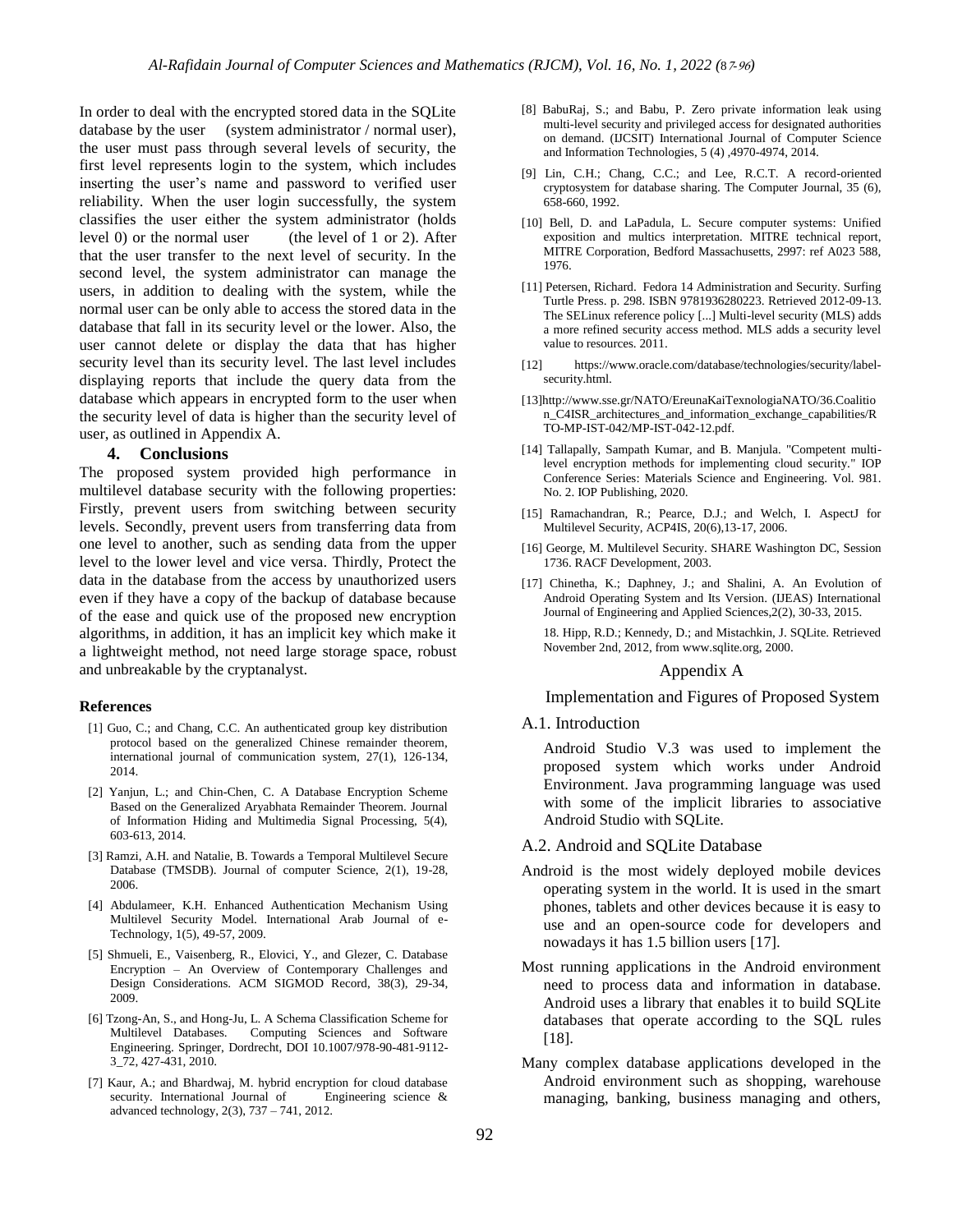which makes SQLite a useful tool for developers. SQLite is the smallest machine to manage databases and has the following characteristics [18]:

- 1- Serverless (the process that wants to access the database reads and writes directly from the database files on disk. There is no intermediary server process).
- 2- Self-Contained (it requires very little support from the operating system).
- 3- Zero-Configuration (no configuration is required).
- 4- Transactional (all changes and queries are Atomic, Consistent, Isolated and Durable (ACID)).
- A.3. Implementation

 Initially, two tables are created in the database. The first one included information about the users of the system (system administrator or normal user) as shown in Table 1, which contains the following fields (User ID, User Name, Password, Privilege). The second table includes employee information as shown in Table 2, which contains the following fields (Employ ID, Employ name, Salary, Address, Row privilege). We noticed that the fields (Salary, Address) contain encrypted data and the field (Row privilege) is not visible to users and take the same level of security to the user who inserted it.

| Table 1. Information of System's users |                |                 |                  |  |
|----------------------------------------|----------------|-----------------|------------------|--|
| ID                                     | <b>NAME</b>    | <b>PASSWORD</b> | <b>PRIVILEGE</b> |  |
|                                        | mahmood subhy  | 12345           |                  |  |
|                                        | zaid subhy     | 761421          |                  |  |
|                                        | vaser subhy    | 77621           |                  |  |
|                                        | vousif mahmood | 86713           |                  |  |

| Table 2. Employee information |               |                 |                  |                |
|-------------------------------|---------------|-----------------|------------------|----------------|
| E-ID                          | <b>E-NAME</b> | E Salary        | E address        | $E\_priv$      |
| 8                             | Salim         | <b>DIFIE</b>    | Isct1Ggnpmko     | $\theta$       |
| 9                             | Aws           | <b>EBJFE</b>    | $Eh$ {sxx2Ihq{y} |                |
| 10                            | Ban           | <b>GHJEL</b>    | Iofle2Jltqs      |                |
| 11                            | Maryam        | CDLGG           | $Fscqg3Wi\$ s~   |                |
| 12                            | Mayar         | <b>JIEEGIM</b>  | Tvtni~3Hvtk}m    | $\overline{c}$ |
| 13                            | Yousif        | <b>IEEELDNM</b> | Gftpes 4JjIwu{   | $\mathfrak{D}$ |

 when the Multilevel Database System is executed, the first interface of the system appears as shown in Fig.

A-1-a, which includes Login information to the system by using the username and password.



Fig. A-1. Login to Multilevel Database System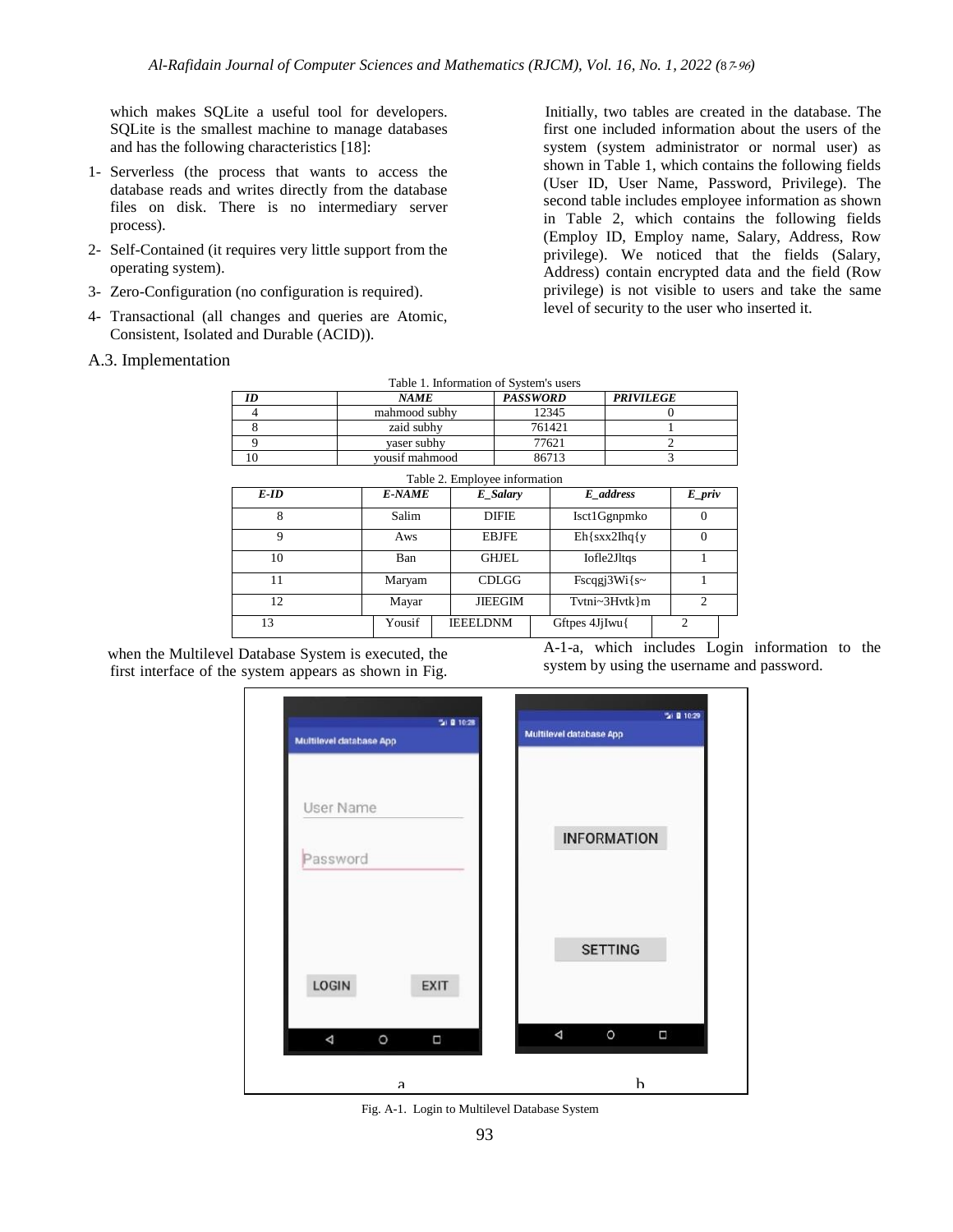When the username and password are entered correctly, the second interface will appears as shown in Fig. A-1-b, which contains two buttons, the first button used to move the user to the Employees information interface as shown

in Fig. A-2-a, while the second button used to move the user to the user information interface as shown in Fig. A-2-b. This interface enables the system administrator (Level 0) only, manage users accounts



Fig. A-2. Employee Information and Setting Interfaces

When the user passes to the Employee Information Interface as shown in Fig. A-2-a, then the employee's name in the Employee Name field is inserted and press Search button. All employee information will appear and may appear in encrypted form such as fields (E-salary, Eaddress) when the user requested employee information that has a security level higher than himself as shown in Fig. A-3.

|              | Multilevel database App |            |
|--------------|-------------------------|------------|
|              | Employ Information      |            |
| 8            |                         |            |
| salim        |                         |            |
| <b>DIFIE</b> |                         |            |
| Isct1Ggnpmko |                         |            |
| ADD          | <b>SEARCH</b>           | <b>DEL</b> |
|              | <b>REPORT</b>           |            |
| Δ            | О                       | Ω          |

Fig. A-3. Result of search operation

When the report button is pressed in the same interface, the employee information will be displayed according to

the security level of the user and the security level of the displayed information (different report states showed in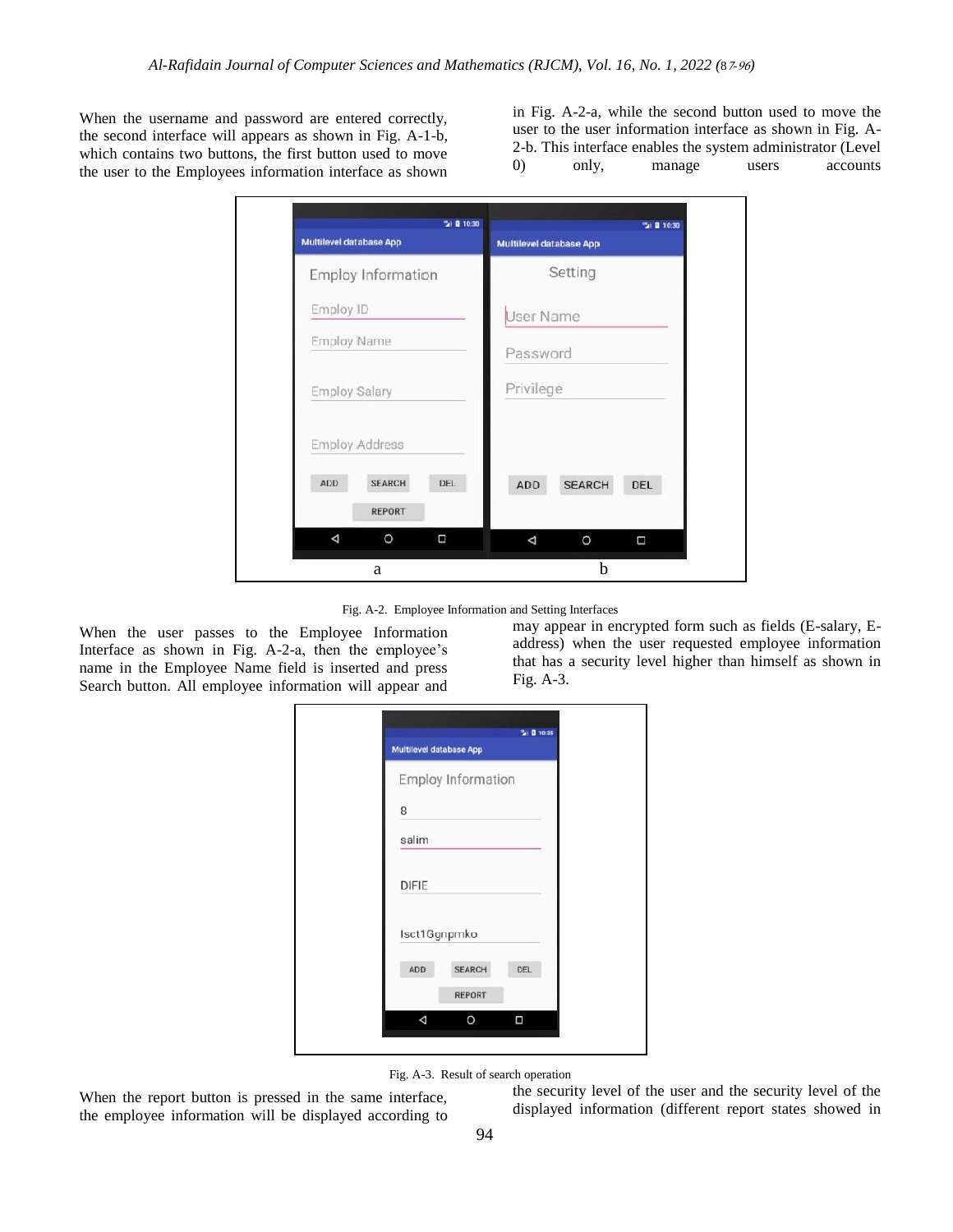Fig. A-4. the states are: (a) User with level 0 (all important information will appear clearly), (b)user with level 1 and (c) with level 2 (some of important information will

appear clearly which have security level equal or above current user security levels), (d) User with level 3 (all important information will appear in encrypted format).

| Multilevel database App                                                                             | 5 0 10:38<br>Multilevel database App |
|-----------------------------------------------------------------------------------------------------|--------------------------------------|
| salim                                                                                               |                                      |
| 37350                                                                                               | salim                                |
| Iraq-Baghdad                                                                                        | DIFIE<br>lsct1Ggnpmko                |
| aws                                                                                                 |                                      |
| 40720                                                                                               | <b>BWS</b>                           |
| Egypt-Cairo                                                                                         | <b>EBJFE</b><br>Eh{sx2lhq(y          |
| ban                                                                                                 |                                      |
| 65717                                                                                               | ban                                  |
| India-Delhi                                                                                         | <b>GHJEL</b><br>Icfle2Jltgs          |
| maryam                                                                                              |                                      |
| 22932                                                                                               | maryam                               |
| France-Paris                                                                                        | CDLGG<br>Fscug3Wils~                 |
|                                                                                                     |                                      |
| mayar<br>97212.25                                                                                   | mayar                                |
| Turkey-Ankara                                                                                       | 97212.25                             |
|                                                                                                     | Turkey-Ankara                        |
| yousif                                                                                              | yousif                               |
| 83217.75                                                                                            | 83217.75                             |
| Germany-Barlin                                                                                      | Germany-Barlin                       |
|                                                                                                     |                                      |
| O<br>Δ<br>Ω                                                                                         | O<br>Δ<br>Π                          |
| (a) User with level 0                                                                               | (b)User with level 1                 |
|                                                                                                     |                                      |
| Si 0 10:34                                                                                          | Si 0 10:41                           |
| Multilevel database App                                                                             | <b>Multilevel database App</b>       |
|                                                                                                     |                                      |
|                                                                                                     | salim<br>DIFIE                       |
|                                                                                                     | lsct1Ggnpmko                         |
|                                                                                                     |                                      |
|                                                                                                     | aws                                  |
|                                                                                                     | <b>EBJFE</b><br>Eh(sx2lhq(y          |
|                                                                                                     |                                      |
|                                                                                                     | ban                                  |
|                                                                                                     | <b>GHJEL</b><br>Icfle2Jitgs          |
| salim<br>DIFIE<br>Isct1Ggnpmko<br>aws<br><b>EBJFE</b><br>Eh{sx2lhq{y<br>ban<br>65717<br>India-Delhi |                                      |
|                                                                                                     | maryam                               |
|                                                                                                     | CDLGG                                |
| maryam<br>22932<br>France-Paris                                                                     | Fscuy3Wils~                          |
|                                                                                                     | mayar                                |
|                                                                                                     | <b>JIEEGDIM</b>                      |
|                                                                                                     | Tvtni-3Hvtk)m                        |
| mayar<br>97212.25<br>Turkey-Ankara<br>yousif                                                        | vousif                               |
| 83217.75                                                                                            | <b>IEEELDNM</b>                      |
|                                                                                                     | Gftpesild.jjwu(                      |
| Germany-Barlin                                                                                      |                                      |
| Δ<br>O<br>Ω                                                                                         | O<br>$\Box$<br>Δ                     |

Fig. A-4. Different of displayed report states